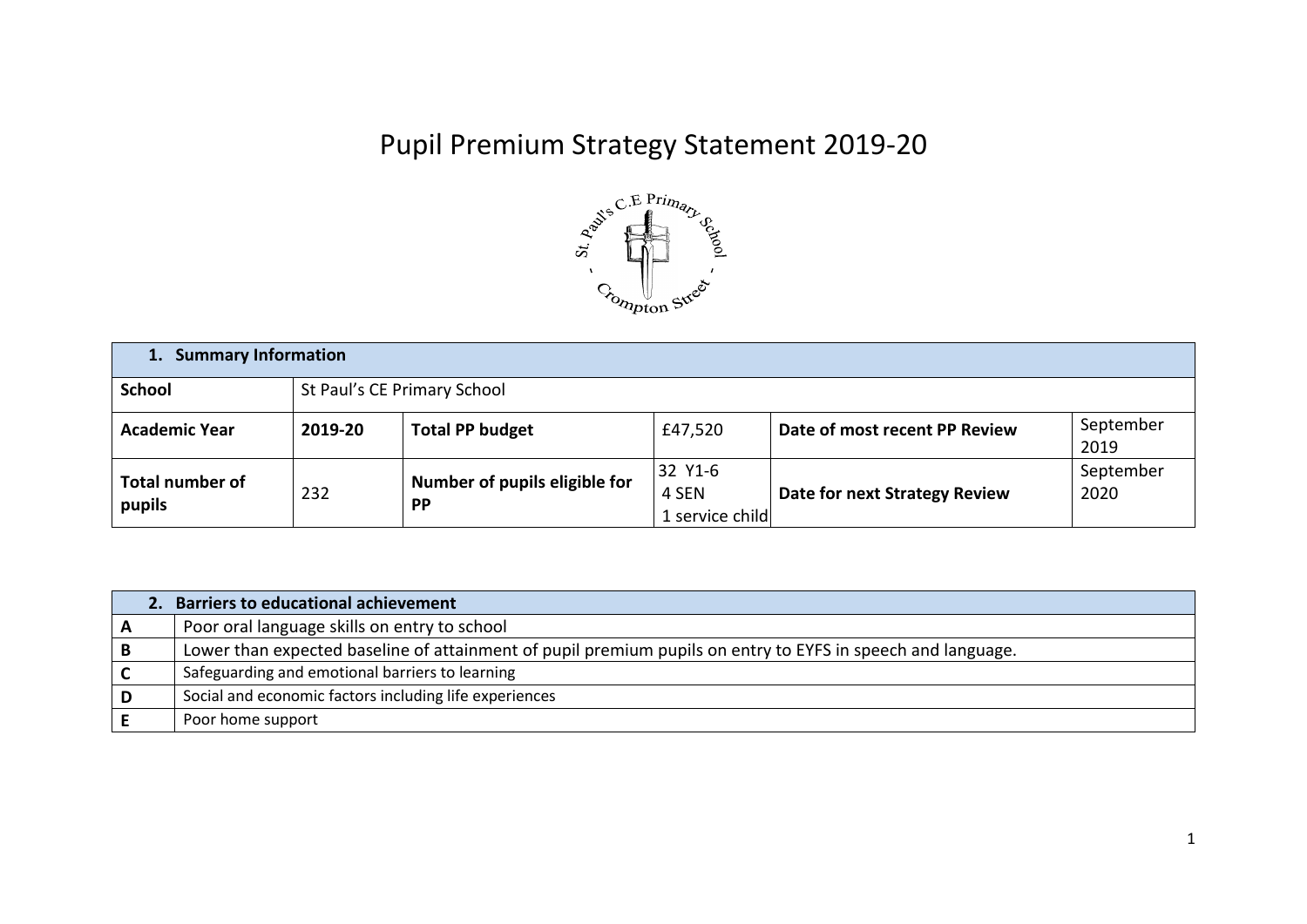| 3. Outcomes               |                                                                                                                   | Success criteria                                                                                                                                                                                                                                                                                                         |  |  |  |  |
|---------------------------|-------------------------------------------------------------------------------------------------------------------|--------------------------------------------------------------------------------------------------------------------------------------------------------------------------------------------------------------------------------------------------------------------------------------------------------------------------|--|--|--|--|
| <b>In-school barriers</b> |                                                                                                                   |                                                                                                                                                                                                                                                                                                                          |  |  |  |  |
| A                         | Poor oral language skills on entry to school                                                                      | Children achieve expected on the Wellcom scale following baseline and end of<br>vear assessments                                                                                                                                                                                                                         |  |  |  |  |
| B                         | Slightly low baseline of attainment of pupil premium<br>pupils on entry to EYFS especially in speech and language | Children will measure in line with national expectations at the end of EYFS.                                                                                                                                                                                                                                             |  |  |  |  |
|                           | Safeguarding and emotional barriers to learning                                                                   | Nurture and counselling support will show a positive impact on pupil's<br>social and emotional skills. Emotional coaching, self regulation CPD will<br>support this.                                                                                                                                                     |  |  |  |  |
| D                         | Social and economic factors including life experiences                                                            | Enrichment within and beyond the curriculum - residentials, clubs<br>and boosters                                                                                                                                                                                                                                        |  |  |  |  |
|                           | Limited parental support                                                                                          | Additional adult support across school through Pixl interventions<br>allows targeted pupil premium children to make accelerated<br>progress through additional support in school where home support<br>is limited. Pixl interventions monitored through Primarywise for PP<br>pupils. Tutor Trust provided interventions |  |  |  |  |

**4. Plan including actions, expenditure and review dates 2019-20**

| Chosen action/approach                                                                                                          | What is the evidence &<br>rationale for this choice?                                   | How will you ensure effective<br>implementation?                                                                            | <b>Staff Lead</b> | Cost   | <b>Termly review</b> |
|---------------------------------------------------------------------------------------------------------------------------------|----------------------------------------------------------------------------------------|-----------------------------------------------------------------------------------------------------------------------------|-------------------|--------|----------------------|
| C.D. Implementation of<br>nurture programme for<br>emotional barriers.<br>Counselling for LAC                                   | Support for emotional barriers<br>supports academic<br>achievement.<br>SDQs completed. | Termly tracking and half-<br>termly pupil progress meetings<br>to identify pupils requiring<br>additional emotional support | <b>HLTA</b>       | £9,000 |                      |
| pupils<br>Place to be support for<br>specific vulnerable pupils<br>1-1 and group support<br>programmes for<br>identified pupils |                                                                                        |                                                                                                                             |                   |        |                      |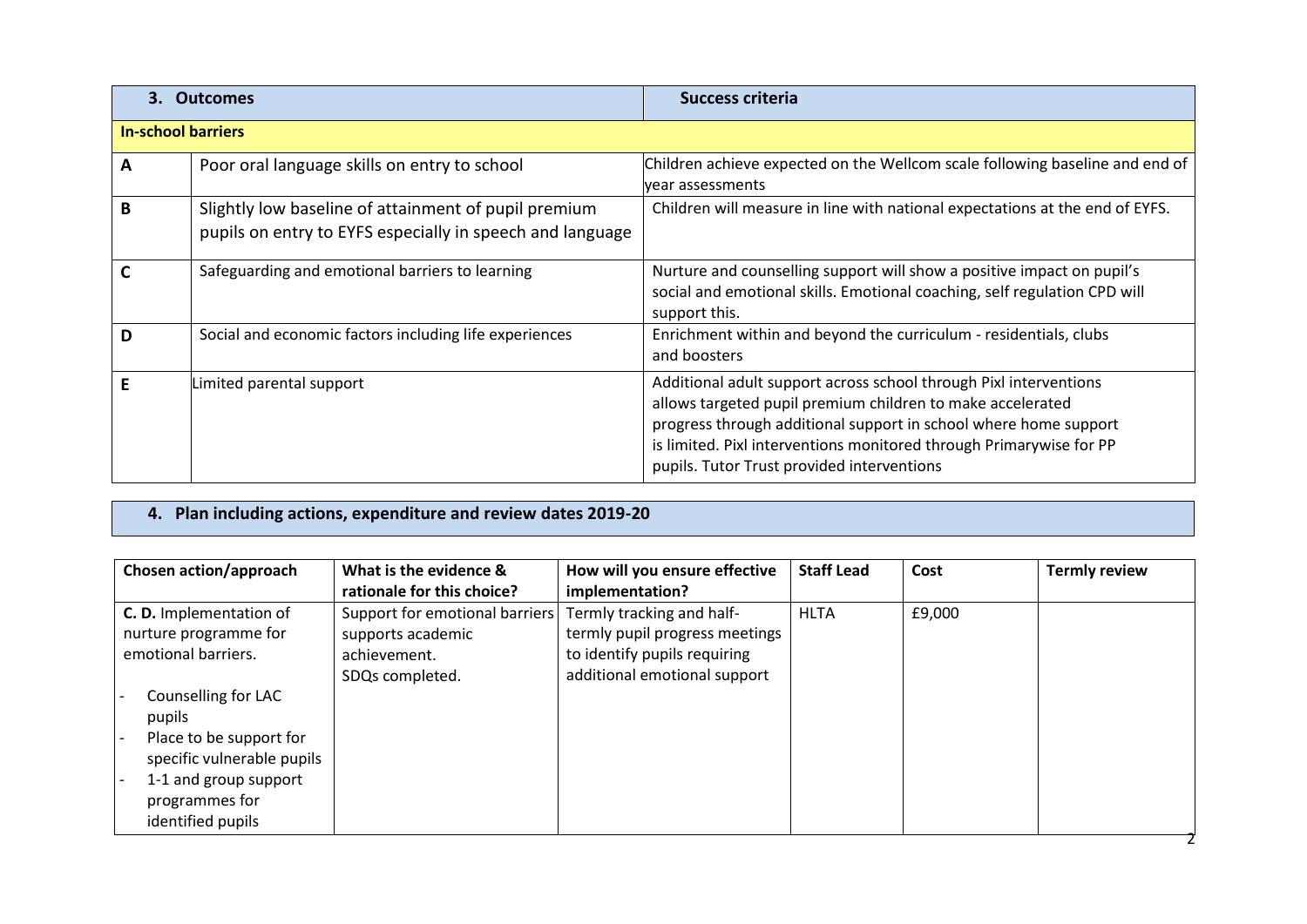| A.B.E Contribution to        | <b>Education Endowment</b>      | Learning and curriculum - 1:1 | Headteacher     | £14,000 |  |
|------------------------------|---------------------------------|-------------------------------|-----------------|---------|--|
| employment of TAs,           | Foundation states: "Evidence    | and small group tutoring,     | Support staff   |         |  |
| including costs of staff     | suggests that TAs can have a    | additional teacher in Y6      |                 |         |  |
| hours for training run by    | positive impact on academic     |                               |                 |         |  |
| SLT.                         | achievementIn the most          |                               |                 |         |  |
| TAs support in class in the  | positive examples, it is likely |                               |                 |         |  |
| morning and teach            | that support and training will  |                               |                 |         |  |
| interventions 1-to-1 or in   | have been provided for both     |                               |                 |         |  |
| small groups in the          | teachers and TAs so that they   |                               |                 |         |  |
| afternoon.                   | understand how to work          |                               |                 |         |  |
|                              | together effectively.           |                               |                 |         |  |
|                              | Research which focuses on       |                               |                 |         |  |
|                              | TAs who provide one to one      |                               |                 |         |  |
|                              | or small group support shows    |                               |                 |         |  |
|                              | a stronger positive benefit of  |                               |                 |         |  |
|                              | between three and five          |                               |                 |         |  |
|                              | additional months on            |                               |                 |         |  |
|                              | average.                        |                               |                 |         |  |
|                              | Often support is based on a     |                               |                 |         |  |
|                              | clearly specified approach      |                               |                 |         |  |
|                              | which teaching assistants have  |                               |                 |         |  |
|                              | been trained to deliver."       |                               |                 |         |  |
| <b>C.D.E</b> Contribution to | Additional teacher in Year      | Learning walks and data       | SLT/Govs        | £8,520  |  |
| employment of teacher in     | 6 to support literacy and       | analysis evidence impact of   |                 |         |  |
| KS2 to support in mornings.  | numeracy in order to            | teacher supporting Year 6     |                 |         |  |
|                              | further secure skills for       | Provision.                    |                 |         |  |
|                              | pupil premium pupils.           |                               |                 |         |  |
| A.C.D.E Interventions        | 1-1 tuition supported learning, | Gap closing between PP and    | <b>Teachers</b> | £10,000 |  |
| delivered by teachers and    | Wellcom programme               | not-PP at ARE                 | Support staff   |         |  |
| support staff                | implemented and evidenced.      |                               |                 |         |  |